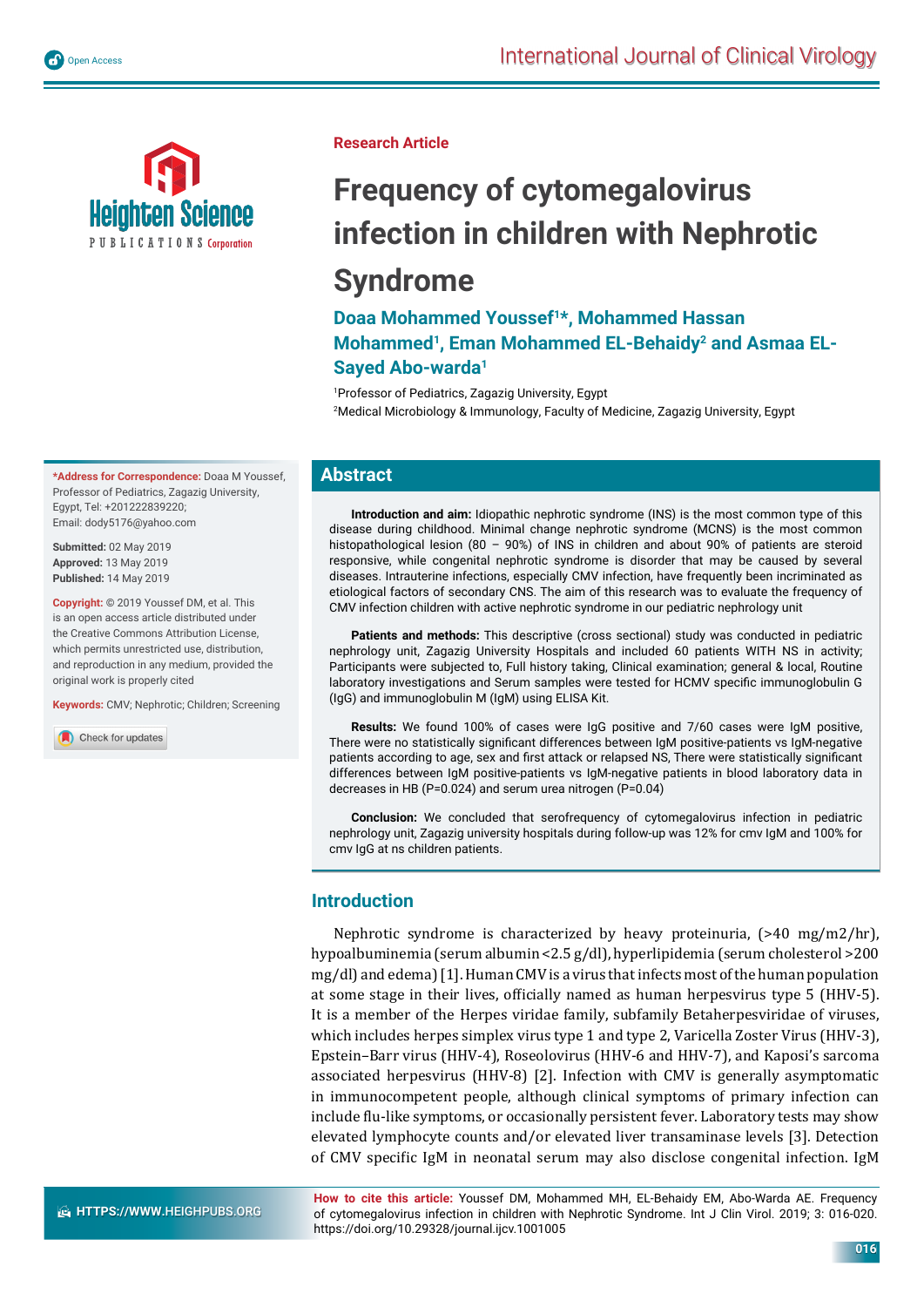

antibodies are only present in 20–70% of infected newborn serum [4] so, detection of CMV in a newborn older than 2–3 weeks could be the result of intrapartum or breast milk acquired infection [5]. Consequently, virological and serological tests will no longer distinguish congenital from postnatal CMV infection. So, diagnostic testing must occur within first 3–4 weeks of life, and earlier testing is best if available [6]. The role of viral infection as a trigger for onset or relapse of INS has been previously suggested. One prospective study has investigated the association of viral infection and relapses of INS, showing that 70% of relapses were preceded by viral infection. Serology and viral cultures allowed identification of respiratory syncytial virus, influenza, parainfluenza, varicella zoster, cytomegalovirus and adenovirus as potential triggers of the relapses [6]. In actuality, γ-herpesvirus (EBV), and also β-herpesviruses (cytomegalovirus and herpesvirus [6]), can build up latency in immune cells, primarily in B cells [7].

The aim of this research was to evaluate the frequency of CMV infection children with active nephrotic syndrome in our pediatric nephrology unit.

#### **Patient and Methods**

This descriptive (cross sectional) study was conducted in pediatric nephrology unit, Zagazig University Hospitals and included 60 patients in the period from January 2017 until June 2017.

60 children diagnosed as having nephrotic syndrome admitted by activity of the disease (54 cases Primary, 2 cases Secondary and 4 cases Congenital) by inclusion criteria (massive proteinuria, hypoalbuminemia, hyperlipidemia, and high cholesterol), out of 54 children with PNS recruited for the study; 47 children were steroid sensitive (SS) and 7 were non-steroid sensitive (non-SS), 47 children were relapsed, 7 children were first attack of NS.

Participants were subjected to; Full history taking (age, gender, consanguinity, family history of renal diseases). Medical records of the patients were reviewed for duration of illness and type of NS, response to the treatment, relapses, Clinical examination; general & local, Routine laboratory investigations including renal function (S.creatinine, S.urea), urine analysis (U.albumin, U.sugar, U.RBCs and U.pus), Liver function (serum albumin, ALT and AST) complete blood picture (WBCS, S.Hb and Platletes), CRP and serum electrolytes (Na, K, Ca, and Ph) were done for NS patients.

Serum samples were tested for HCMV specific immunoglobulin G (IgG) and immunoglobulin M (IgM) using HCMV IgG and IgM. ELISA Kit Bio Cheek, Ine (323 Vintage Park Drive Foster City, CA 94404).

#### **Statistical analysis**

Data were analyzed by Statistical Package of Social Science (SPSS), software version 24.0 (SPSS Inc., 2016). Continuous data were presented as Mean±SD if normally distributed or Median (Range) if not normally distributed. Categorical data were presented by the frequency and percentage. Normality was checked by Shapiro-Wilk test.

#### **Results**

We found that according to etiology of relapse we found 30 children were upper respiratory tract infection, 11 children were Urinary tract infection, 2 children were Gastroenteritis and 4 childeren had no precipitating factors. Out of 2 children with secondary NS recruited for the study we found one case occurred because of systemic lupus erythromatosis and the 2nd case was post glomerulonephritis due to infection with cytomegalovirus. Out of 4 children with CNS recruited for the study, only1 case was Finnish type and the other 3cases the biopsy was not done. Our cases with age range between 2 months and 15 years with a mean age  $\pm$  SD of 75.1  $\pm$  50.4 months (39 males,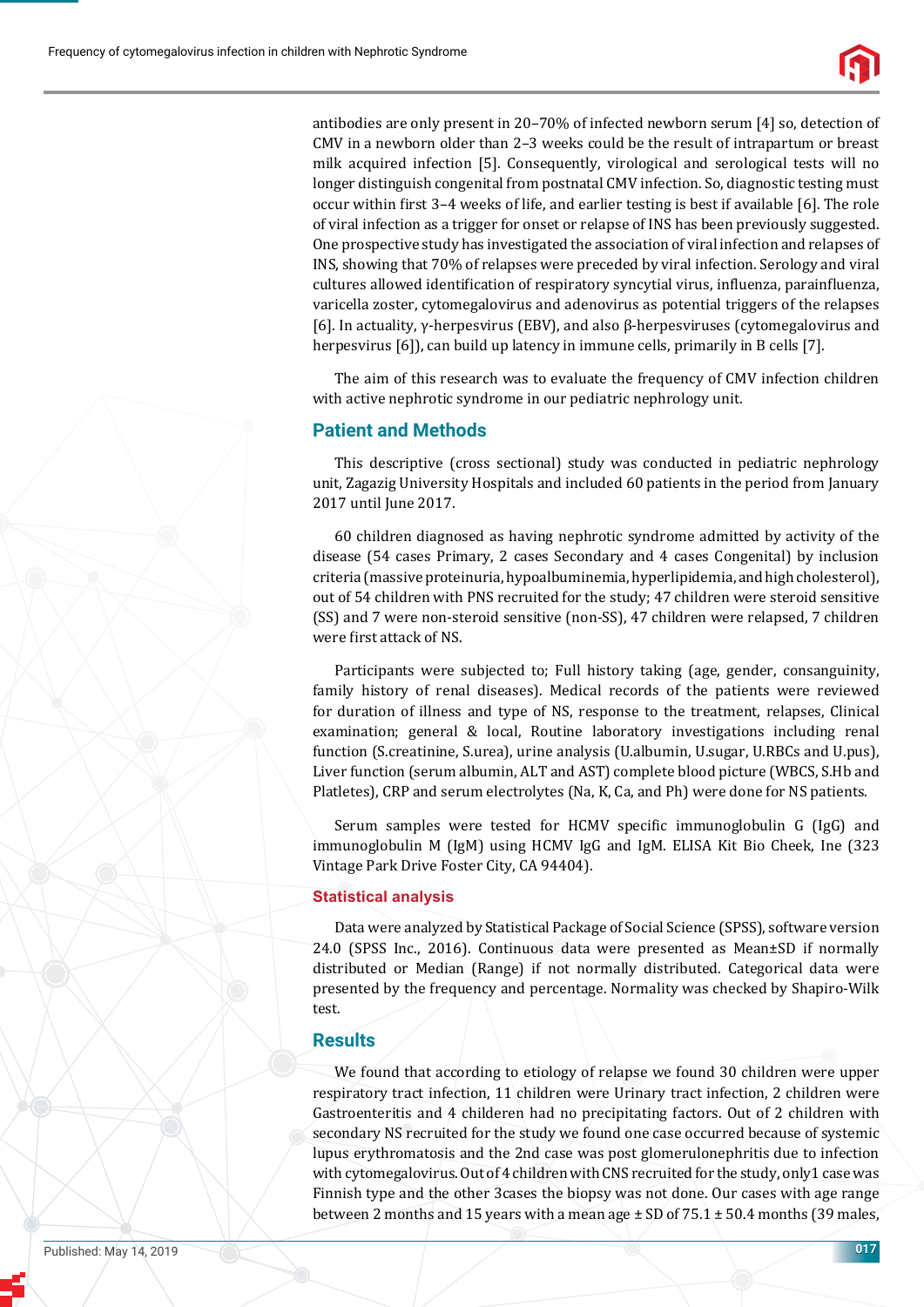

21 females), were tested for Cytomegalovirus IgM and IgG at time of administration. In our study we found that 7 of nephrotic syndrome children cases were CMV IgM +ve, 53 were CMV IgM -ve and all 60 screened children were CMV IgG +ve table 1.

Characteristics of the 7 of CMV IgM positive cases are presented in table 2.

This table 3 showed non-statistically significant differences in all blood laboratory data in IgM positive-patients vs IgM-negative patients (P>0.05). However, there were statistically significant decreases in HB (P=0.024) and serum urea nitrogen (P=0.04) in IgM positive-patients compared to IgM-negative patients.

Correlations between laboratory data and CMV IgG and IgM antibodies in the studied patients we found; Regarding to CMV IgG antibodies, no significant correlations were noticed., Regarding CMV IgM antibodies, no significant correlations were noticed except a significant negative but a weak correlation was found between IgM and HB. However, significant positive but weak correlations were found between IgM antibodies and ALT, AST & serum K levels data not presented.

### **Discussion**

Infection is an important cause of morbidity and mortality in nephrotic children. Patients with SSNS have increased susceptibility to bacterial infections and various infections may result in relapses or steroid resistance or may trigger the onset of disease [8].

CMV infection is also reported as a possible etiological factor in congenital, infantile, and adult NS. NS may represent another manifestation of CMV disease although the relationship between CMV infection and glomerular disease is still unclear, Also INS may developed during the course of CMV infection [9].

CMV infections are known to be very common and may be asymptomatic or cause nonspecific febrile symptoms. Less frequently, they may involve the kidneys and even cause nephrotic syndrome [10].

In our patients, the marked increase in serum CMV IgM suggested a possible viral infection, so virus might be involved in the mechanisms of NS. Here, we investigate the link between CMV infect ion and NS in children.

| Table 1: Serofrequency of Cytomegalovirus (CMV) (IgG and IgM) of the studied children. |            |
|----------------------------------------------------------------------------------------|------------|
| <b>Variables</b>                                                                       |            |
| CMV $lgG, n,$ $%$                                                                      |            |
| Positive                                                                               | 60(100%)   |
| Negative                                                                               | $0(0.0\%)$ |
| CMV $lgM, n,$ $%$                                                                      |            |
| Positive                                                                               | 7(12%)     |
| Negative                                                                               | 53(88%)    |
|                                                                                        |            |

|      |                |            | Table 2: Baseline characteristics of IgM positive patients. |                                                  |                      |                               |                                                    |                         |          |                                           |                      |                                       |                                   |
|------|----------------|------------|-------------------------------------------------------------|--------------------------------------------------|----------------------|-------------------------------|----------------------------------------------------|-------------------------|----------|-------------------------------------------|----------------------|---------------------------------------|-----------------------------------|
| Case | Age            | <b>Sex</b> | <b>Type of</b><br>nephrotic<br>syndrome (NS)                | <b>First attack or Respond to</b><br>relapsed NS | steroid              | <b>Etiology of</b><br>relapse | <b>Etiology of</b><br><b>Nephrotic</b><br>syndrome | <b>WBCs</b><br>(103/ul) | Hb(g/dl) | <b>Platelets</b><br>count (103/<br>$ul$ ) | <b>CRP</b><br>(mg/L) | <b>Serum</b><br>creatinine<br>(mg/dl) | <b>Serum</b><br>urea<br>nitrogen/ |
| Ί.   | 3 <sub>m</sub> | M          | Congenital NS                                               |                                                  | -----                |                               | No biopsy                                          | 11.7                    | 10.4     | 550.0                                     | 0.1                  | 0.01                                  | 7.1                               |
| 2.   | 13y            | E          | <b>Primary NS</b>                                           | <b>Relapsed NS</b>                               | Steroid<br>sensitive | Urinary tract<br>infection    | idiopathic                                         | 15.5                    | 10.4     | 114.0                                     | 6.5                  | 0.4                                   | 23.5                              |
| 3.   | 7 <sub>m</sub> | M          | <b>Congenital NS</b>                                        |                                                  |                      | ↔                             | No biopsy                                          | 16                      | 9.5      | 587.0                                     | 4.0                  | 0.1                                   | 7.4                               |
| 4.   | 8 <sub>m</sub> |            | <b>Congenital NS</b>                                        | -----                                            |                      | -----                         | Finnish type                                       | 15.7                    | 11.3     | 386.0                                     | 0.2                  | 0.3                                   | 3.3                               |
| 5.   | 2v             | M          | Secondary NS                                                |                                                  |                      |                               | PGN (CMV)                                          | 11.4                    | 9.0      | 397.0                                     | 117.0                | 3.60                                  | 1.0                               |
| 6.   | 14y            |            | <b>Primary NS</b>                                           | Relapsed NS                                      | Steroid<br>resistant | Urinary tract<br>infection    | idiopathic                                         | 6.40                    | 12.50    | 456.00                                    | 0.20                 | 0.10                                  | 17.20                             |
| 7.   | 2 M            | м          | Congenital NS                                               | -----                                            | -----                | -----                         | No biopsy                                          | 8.1                     | 8.6      | 487.0                                     | 3.9                  | 0.10                                  | 3.08                              |
|      |                |            |                                                             |                                                  |                      |                               |                                                    |                         |          |                                           |                      |                                       |                                   |

#### **Table 2:** Baseline characteristics of IgM positive patients.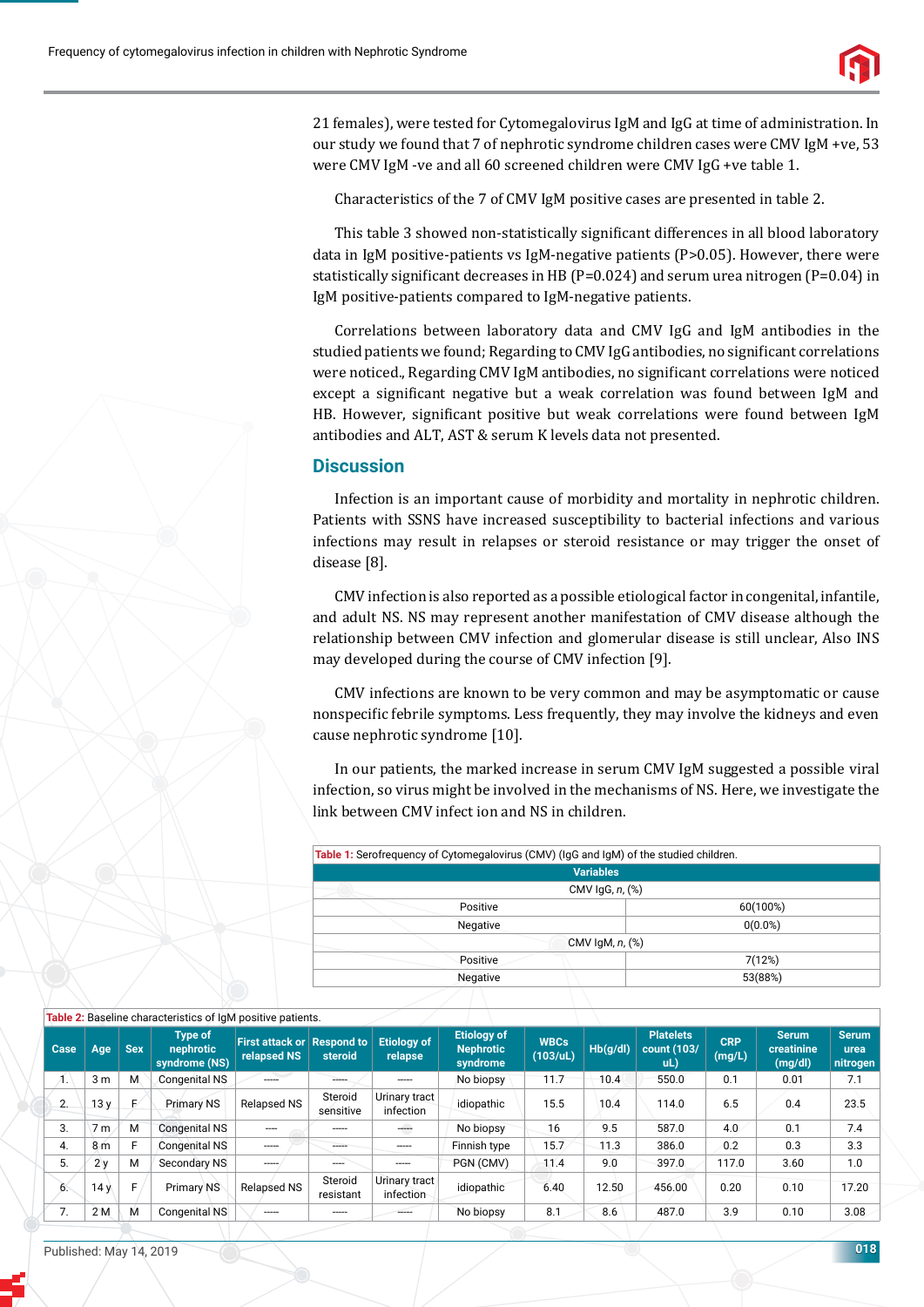

|                                       | <b>IgM positive</b> | IgM-negative      |                         |              |  |
|---------------------------------------|---------------------|-------------------|-------------------------|--------------|--|
|                                       | $n=7$               | $n=53$            | <b>Significant test</b> | $\mathsf{P}$ |  |
|                                       |                     |                   | Mann-Whitney U= 245     | 0.18         |  |
| Median(Range)                         | $11.7(6.4-16)$      | $8.5(3.6-19.9)$   |                         |              |  |
| $Hb$ (g/dl)                           |                     |                   | Independent samples     | 0.024        |  |
| Mean±SD                               | $10.2 \pm 1.4$      | $11.6 \pm 1.5$    | $t-test = 2.3$          |              |  |
| Platelets count (10 <sup>3</sup> /uL) |                     |                   | Independent sample      | 0.8          |  |
| Mean±SD                               | 425.3±155.8         | 409.8±131.4       | $t-test = 0.29$         |              |  |
| $CRP$ (mg/L)                          |                     |                   | Mann-Whitney U=213      | 0.5          |  |
| Median(Range)                         | $3.9(0.1 - 117)$    | $0.5(0.1 - 35.6)$ |                         |              |  |
| Serum creatinine (mg/dl)              |                     |                   | Mann-Whitney U= 126.0   | 0.18         |  |
| Median(Range)                         | $0.1(0.01-3.6)$     | $0.3(0.03 - 8.5)$ |                         |              |  |
| Serum urea nitrogen (mg/dl)           |                     |                   | Mann-Whitney U= 96.5    | 0.04         |  |
| Mean±SD                               | $7.1(1-23.5)$       | $12(4.4 - 61.3)$  |                         |              |  |
| Serum albumin (g/dl)                  |                     |                   |                         |              |  |
| Mean±SD                               | $2.4 \pm 0.7$       | $2.6 + 0.9$       | Mann-Whitney U=212.5    | 0.6          |  |
| AST (U/L)                             |                     |                   |                         | 0.5          |  |
| Median(Range)                         | 24.3(17-158)        | 22.4(10-71)       |                         |              |  |
| ALT (U/L)                             |                     |                   |                         |              |  |
| Median(Range)                         | $14.2(7.7-68)$      | $12(4 - 247.3)$   | Mann-Whitney U=240.5    | 0.21         |  |
| Serum Na (mmol/L)                     |                     |                   |                         | 0.15         |  |
| Median(Range)                         | 138(136-141)        | 137(127-145)      | Mann-Whitney U=123.5    |              |  |
| Serum K (mmol/L)                      |                     |                   |                         | 0.21         |  |
| Median(Range)                         | $4.6(3.9-5.8)$      | $3.8(1.9-6.2)$    | Mann-Whitney U= 131     |              |  |
| Serum Ca (mg/dl)                      |                     |                   |                         |              |  |
| Median(Range)                         | $8.8(8.4-9.2)$      | $8.9(7.5-9.5)$    | Mann-Whitney U= 185.5   | >0.99        |  |
| Serum P (mg/dl)                       |                     |                   |                         | 0.41         |  |
| Median(Range)                         | $4.6(4.3 - 4.8)$    | $4.6(2.6-15)$     | Mann-Whitney U=149.5    |              |  |

In our study we found that 7 (12%) of nephrotic syndrome children cases were CMV IgM +ve, 53 (88%) were CMV IgM -ve and all 60 screened children were CMV IgG +ve (100%), This is in agreement with [11], who investigated Serological markers of viral, syphilitic and toxoplasmic infection in children and teenagers with nephrotic syndrome.

In our study there were non-significant differences between IgM positive-patients vs IgM-negative patients regarding age, sex and first attack or relapsed NS patients (p>0.05); this is in agreement with [11], in their study they found. (3 cases relapsed from the 7 nephrotic children cases with cmv IgM + ve ) and 103 (60.9%) out of the 169 nephrotic children were male but disagree regarding to age as they found the median age on the first visit was 44 months.

In our study there are highly statistically significant differences in characteristics of IgM positive-patients vs IgM-negative patients according to type of nephrotic; This also come in agreement with [12] who studied Congenital and Infantile Nephrotic Syndrome in Thai Infants in a retrospectively reviewed patients diagnosed with NS and having onset of the disease in the first year of life who presented in there were 10 patients 7 of them were tested for cmv immunoglobulin 3 of them were cmv IgM +ve and CNS.

In our study there were non-statistically significant differences between CMV IgM positive-patients vs CMV IgM-negative patients (P>0.05) as regarding all blood laboratory investigations (wbcs, platlete, crp, Serum create, Serum albumin, AST, Alt, serum Na, serum K, serum Ca, serum P). However, there were statistically significant decreases in HB ( $P=0.024$ ) and serum urea nitrogen ( $P=0.04$ ) in IgM positive-patients compared to IgM-negative patients, This also come in agreement with Poyrazoglu et al. [13], who studied Cytomegalovirus infection and haemophagocytosis in a patient with congenital nephrotic syndrome in a 3-month-old girl.